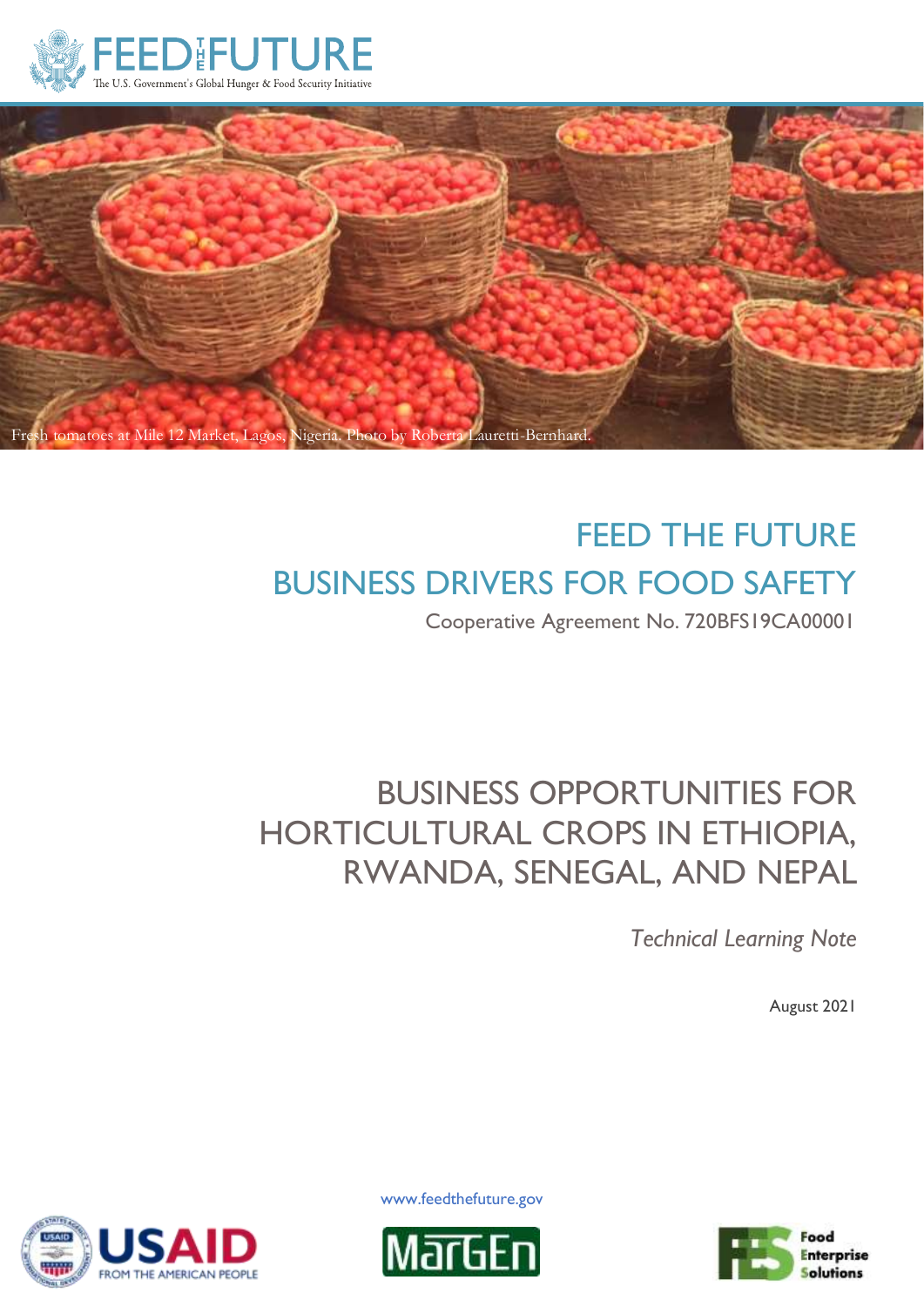#### **Authors**

Mohammed Razu Ahmed, MarGEn Lisa Kitinoja, The Postharvest Education Foundation Vijay Yadav Tokala, The Postharvest Education Foundation

#### **Recommended Citation**

Ahmed, M.R., Kitinoja, L., & Tokala, V.Y. (2021). *Business Opportunities for Horticultural Crops in Ethiopia, Rwanda, Senegal, and Nepal.* A report produced for Feed the Future Business Drivers for Food Safety, funded by USAID and implemented by Food Enterprise Solutions. Arlington, Virginia, USA.

#### **Acknowledgements**

This work was supported by Feed the Future Business Drivers for Food Safety, funded by USAID and implemented by Food Enterprise Solutions (FES). Contributions by the team at FES included initial conceptualization by the Principals Russ Webster, Roberta Lauretti-Bernhard, and Thoric Cederström; and formatting and editing by Jenna Borberg and Hallie Powell. The authors would like to acknowledge the following people for their contributions to this work:

- Rwubatse Bernard, Local Consultant, Rwanda
- Dieng Elhadji Omar, Local Consultant, Senegal
- Sefu Gerefa Edo, Local Consultant, Ethiopia
- Subedi Padam Bahadur, Local Consultant, Nepal

#### **Disclaimer**

This publication is made possible by the generous support of the American people through the United States Agency for International Development (USAID). The contents are the responsibility of the authors and do not necessarily reflect the views of USAID or the United States Government.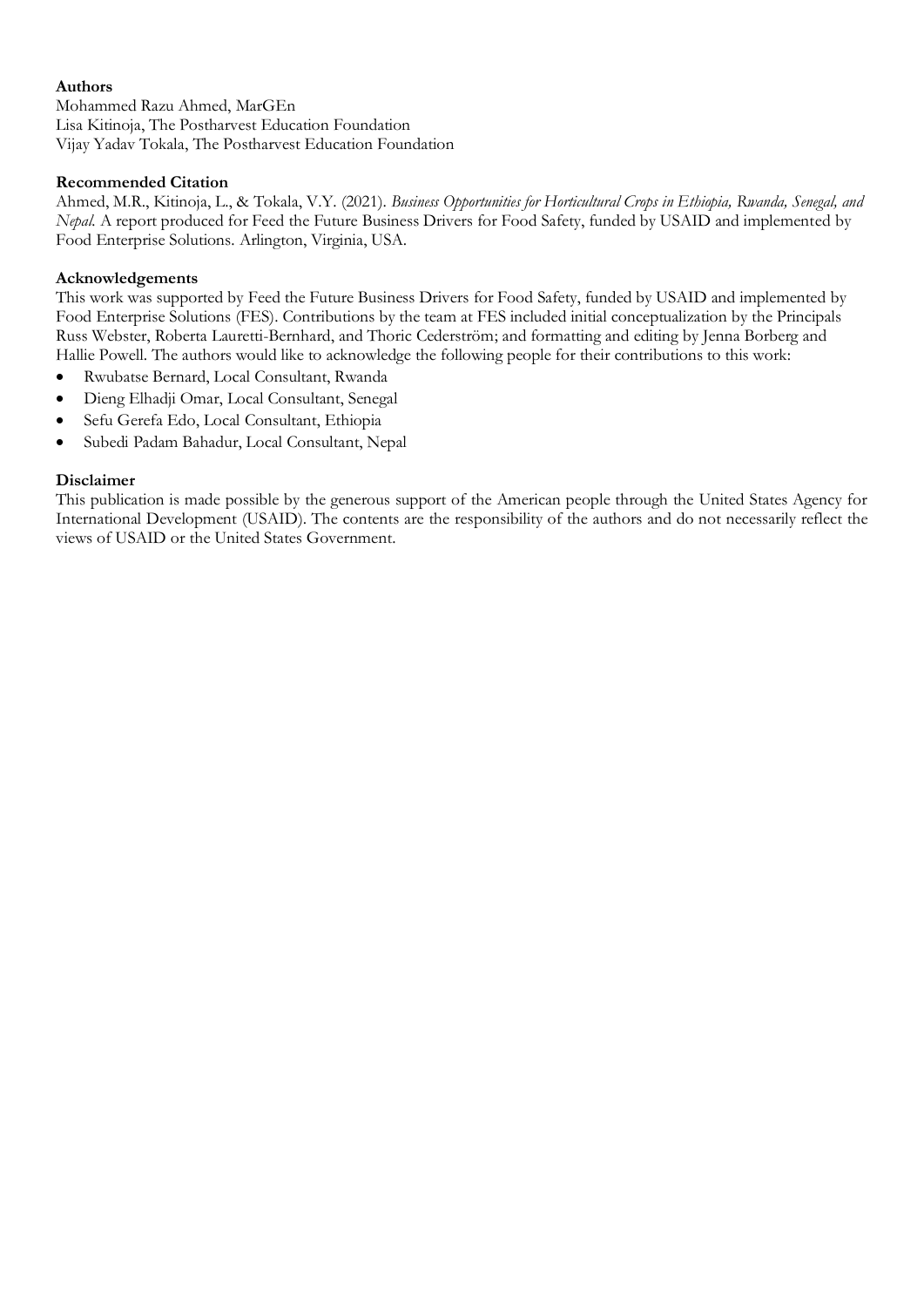# **Introduction**

Horticulture crops such as fruit and vegetables play a significant role in income generation and help to ensure nutritional security via small business activities for many countries in Africa and Asia (Demmler 2020). In the case of Ethiopia, Rwanda, Senegal, and Nepal, focal countries for Feed the Future Business Drivers for Food Safety (BD4FS) <sup>1</sup>, the majority of the population is directly or indirectly involved in agriculture. A Commodity System Assessment Methodology (CSAM) was undertaken in these countries, initiated by BD4FS and conducted by MarGEn, in recognition of the immediate necessity for interventions to reduce food losses and ensure food safety. For each country, two important horticulture crops were selected considering consumption status, nutritional aspects, degree of postharvest loss, food safety issues, and scope for business opportunities.

Selected crops included:

- Ethiopia tomato and mango
- Rwanda tomato and banana
- Senegal tomato and mango
- Nepal tomato and apple

A series of key informant interviews and field studies were conducted from October to December 2020 to complete the assessment of these crops. This report focuses on the portion of the study that identified potential business opportunities for micro, small, and medium enterprises (MSMEs).

# **Scope of Business Opportunities**

The detailed commodity assessment identified several important business opportunities in the areas of production, cold chain management, packing, and processing to create value-added products. Additionally, there is a need for training services in all of these areas to provide businesses the technical knowledge and skills to utilize new tools and technologies.

#### **Production of high quality and disease-free planting material**

*Tomato -* The tomato crop was found to be important for all focus countries. Rwanda imports most of its hybrid tomato seeds from Uganda and Kenya, which are sold through agro-dealer shops. This practice makes it more expensive to cultivate high quality tomatoes. Similarly, in Ethiopia, due to inadequate supply of good quality seeds, the productivity of the tomato crop is very low. Improved tomato seed production and commercialization are not yet developed into a structured system, resulting in shortcomings in seed availability and timeliness of delivery. If the hybrid seeds can be produced at the local level by trained MSMEs, it would not only encourage quality production in the nation but would also contribute to sustainability of tomato production. The cultivars of tomato can be developed to suit different purposes, such as fresh consumption and for processing.

The ill-effects of various soil-borne diseases on the tomato crop can be avoided by vegetable grafting. Though this technology is not yet accessible to farmers, grafting could be a good business opportunity for vegetable nurseries if they are provided sufficient training.

*Apple -* In Nepal, there is good demand for high-yielding apple varieties and quality grafts tolerant to different biotic and abiotic stress conditions. There is a scope for the development of high-quality hybrid varieties, cultivars suitable for processing, as well as the development of nurseries to produce good quality grafts. There is also a need for proper training in cultivation practices to improve quality yield from the existing orchards.

*Banana -* In Rwanda, there is a huge demand for virus-free banana planting materials, and only a few organizations are commercially producing tissue culture plantlets. There is scope to train and involve the medium scale entrepreneurs in the production of disease-free planting material using tissue culture methods.

*Mango -* In Ethiopia and Senegal, the majority of the mango orchards are of local varieties. Due to lack of proper pruning practices, the trees are very tall, making it difficult for crop management practices and harvesting.

#### **Cold chain infrastructure and management**

The unavailability of sufficient cold chain infrastructure renders farmers, wholesalers, and retailers unable to safely handle and store their produce. This situation is responsible for both qualitative and quantitative postharvest losses in all four countries. The cold chain is still in the nascent stage and is being practiced mostly by the processing and export industries. There is a good scope for development of community-based cold storage as well as other low-cost cold infrastructures. A

<sup>1</sup> BD4FS is a multi-country Feed the Future project funded by USAID and implemented by Food Enterprise Solutions (FES).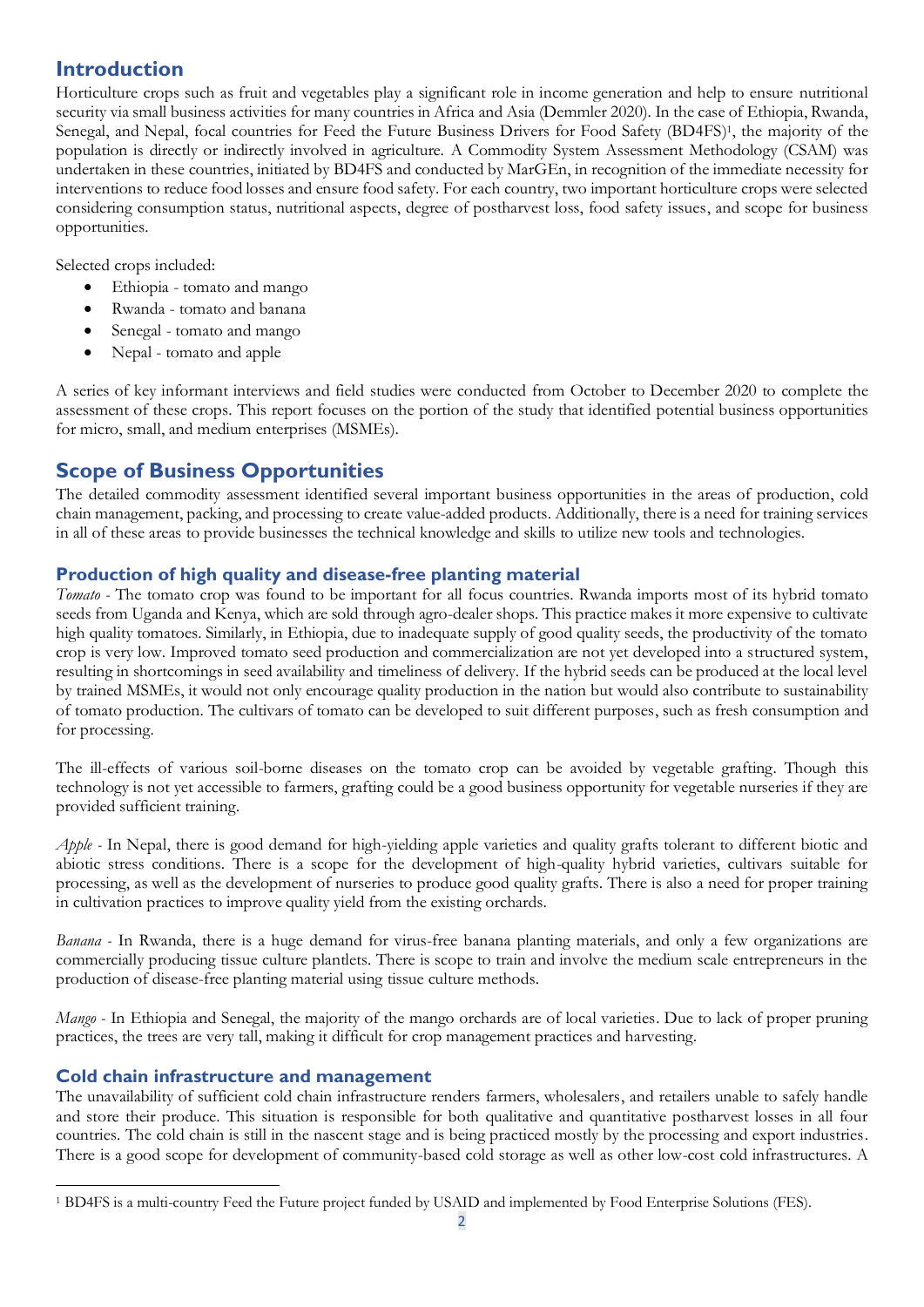temperature-managed packhouse including machines for weighing, grading, sorting, washing, air drying, and packing can be developed by the local small and medium scale entrepreneurs and pay-per-use services can be offered to different supply chain stakeholders. Availability of continuous electricity could be a critical factor for functioning and cost effectiveness of the majority of needed infrastructure. There are different options available for off-grid low-cost tools and technologies for cold chain management and food safety. Many of these technologies are well known (Kitinoja and Kader 2015; Teutsch and Kitinoja 2019). Moreover, there is a need for training programs to educate the stakeholders on the advantages of cold chain management in maintaining quality and the economic potential in investing in cold chain management for reducing postharvest losses of perishables.

#### **Manufacturing packaging materials**

The appropriate packaging material plays a major role in protecting the produce from damage, thereby protecting quality and reducing postharvest losses throughout the supply chain. There are different materials available for packaging to suit to specific needs of the produce handled. Some reports elucidate that covering the banana bunches and mango fruits with plastic bags at the early maturing stage on the plant would decrease the pest and disease incidence and thereby reduce the need for chemical sprays. Many containers and packaging materials are well known and utilized for fruits and vegetables (Kitinoja and Kader 2015; Teutsch and Kitinoja 2019). In the countries studied, reusable plastic crates (RPCs) as a packaging material are in high demand as this simple technology has potential to reduce the losses from 30% to less than 10% and increase the earnings of the farmer or trader. Only 10 uses can fully pay the investment made on the plastic crates, subsequent uses will generate additional revenue up to \$325 per load of 1000kg of mangoes in Ethiopia (Table 1). Despite huge demand and a relatively simple manufacturing process, most RPCs are being imported from other countries. Rwanda imports RPCs from Kenya and Uganda, while Senegal imports them from China and Dubai.

Encouraging local manufacturing of packaging materials is a niche to consider, and it would reduce the cost of the materials and make them more available to stakeholders. These units can be designed not only to manufacture packaging materials but also to produce a range of products such as harvesting implements, storage bags and containers of different sizes and thickness, containers for processed products, covers, tarps and more. Using recycled plastic to manufacture would provide a win-win situation where plastic pollution is also reduced.

#### **Value addition**

Processing fruits and vegetables into value-added products is a potential strategy for reducing postharvest losses while also increasing the availability of the products and promoting their consumption. When processed properly, following all the food safety standards, the value-added products earn good prices at both regional and international markets. Therefore, it has gained the attention of several planners and policymakers as value-added products can contribute to the economic development of rural populations.

Tomato is a popular crop in all the countries studied with high consumer demand for both fresh and processed forms. The tomato crop can be processed into a range of products including dried/dehydrated fruit, ketchup, paste, juice, puree and canned fruits. The processing units for manufacturing these products possess immense economic potential with diverse market opportunities and are available to fit any scale of business.

In Senegal and Ethiopia, mango is mainly processed into different products like juices, nectars, jams, powder, pickles, vinegar and leather. Drying of mango fruit is the most suitable method in the semi-arid environment of Senegal. The local demand for mango products is weak but most of the locally processed mango is intended for export to the EU. Though women's associations in Senegal are involved in preparing different mango products, they fail to meet the EU standards. In Ethiopia, mango growers are not growing cultivars suitable for agro-processing, and therefore, there is no continuous supply of raw material for the existing processing factories. Extracting and preserving the pulp from the mango fruit during harvesting season can be a possible way to continuously provide raw materials of the processing factories.

In Rwanda, local manufacture of cooking banana flour (with flavors and in dried vegetable mixes) and diversifying nutritious and healthier banana food products for human consumption has great scope. The new products can also be manufactured from banana plant parts and banana fruit wastes for both human consumption and livestock feeding. In the hill districts of Nepal, the apple fruit is processed to produce cider. There is also scope for producing other products, such as dried apple slices, jams, and juice with the main target market of hospitality industries.

There is a huge scope for establishing processing units and developing value-added products in all the countries studied. The processing units prove to be a sustainable business, if essential training programs can be organized to enhance the skills for product development, to maintain international food quality and safety standards, and for market promotion.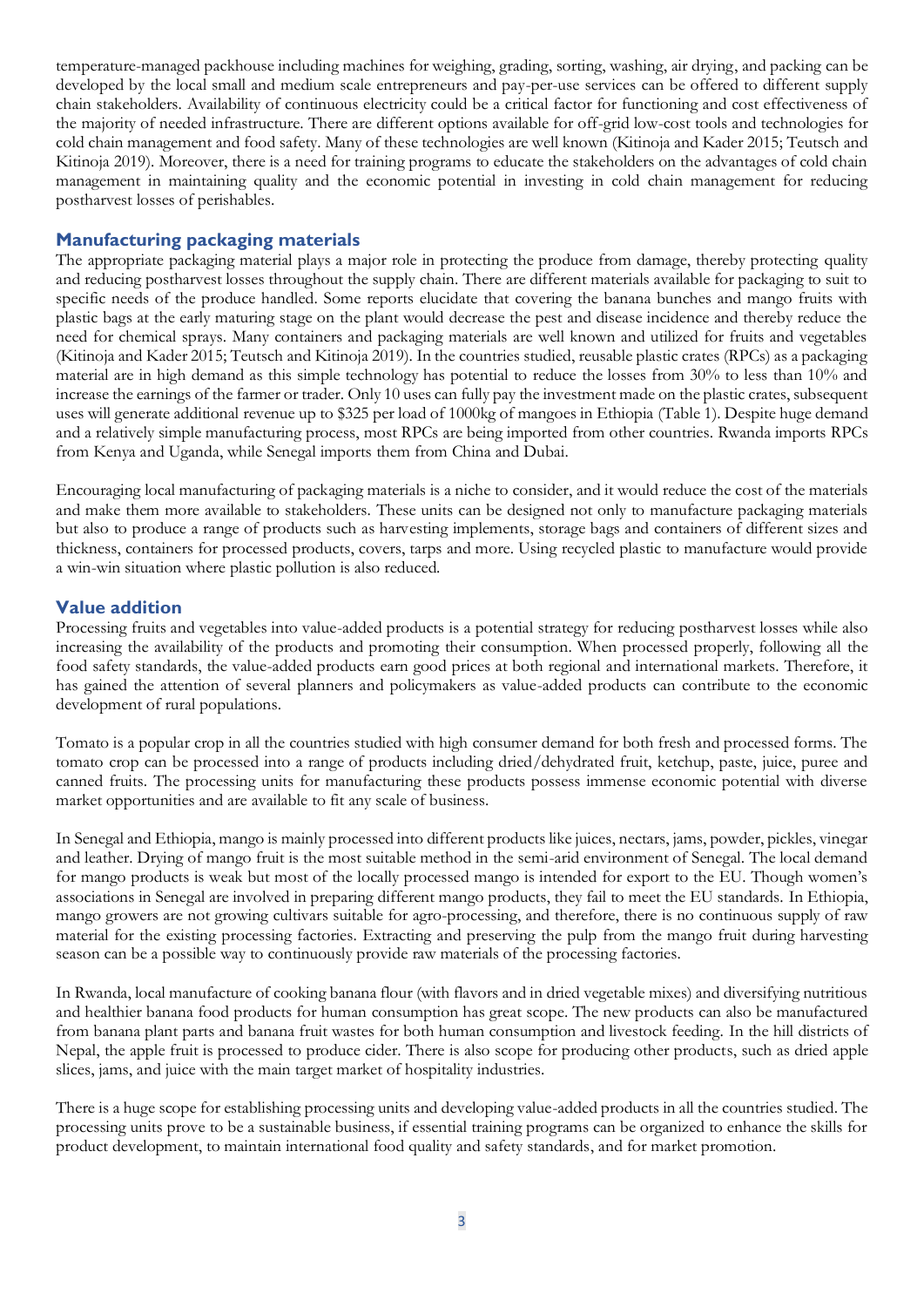#### **Postharvest training and services centers**

The countries studied had no or limited access to adequate training and technical guidance on new technologies and business practices. The local access to tools and supplies needed to utilize the new technical knowledge or improved postharvest handling practices was also very limited. A one-stop center to provide postharvest training and service is a potential solution for this situation. The model of such postharvest training and service center (PTSC) was described in detail by Kitinoja and Barrett (2015). The PTSC operates with five key components: (i) training of postharvest trainers, (ii) postharvest training demonstrations for local clientele, (iii) adaptive research applicable to the local area, (iv) postharvest services, and (v) retail sales of tools and postharvest supplies such as RPCs and packaging. PTSCs can also include any other locally needed services, such as sale of improved planting materials or business development training.

PTSCs can provide services with a small fee such as cold storage for a few days before marketing, packaging in improved containers, leasing of a small and insulated transport vehicle, and use of processing equipment such as solar dryers to produce dried fruits or vegetable snacks. The retail shop can sell tools and supplies for farm management and postharvest handling, packages, plastic crates, and other goods that can reduce losses and ensure food safety.

# **Conclusions**

Local MSMEs possess the potential to substantially reduce food losses and ensure food safety standards and practices. They can be agents for significant economic development by reducing postharvest losses and malnutrition while ensuring food and nutritional security, food safety, and economic sustainability. Cost-benefit analysis of any intervention to be introduced would allow assessment of the sustainability of the business. Adequate training and capacity building programs are as important as providing the technical and financial resources required to support and establish businesses.

### **References**

- Demmler, K. M. (2020) The Role of Small and Medium-sized Enterprises in Nutritious Food Supply Chains in Africa. Global Alliance for Improved Nutrition (GAIN). Working Paper Series #2. Geneva, Switzerland. DOI: https://doi.org/10.36072/wp.2
- Kitinoja, L., and Barrett, D. M. (2015). Extension of small-scale postharvest horticulture technologies—A model training and services center. *Agriculture*, *5*(3), 441-455.<https://doi.org/10.3390/agriculture5030441>
- Kitinoja, L. and Kader, A.A. (2015). Small-Scale Postharvest Practices: A Manual for Horticultural Crops, 5th edition. Hort Series No. 8. University of California, Davis. 215 pp. http://ucanr.edu/sites/Postharvest\_Technology\_Center\_/files/231952.pdf
- Teutsch B. and Kitinoja L. (2019). 100 under \$100: Tools for Reducing Postharvest losses. The Postharvest Education Foundation, Oregon, USA[. http://postharvest.org/100\\_under\\_100.aspx](http://postharvest.org/100_under_100.aspx)